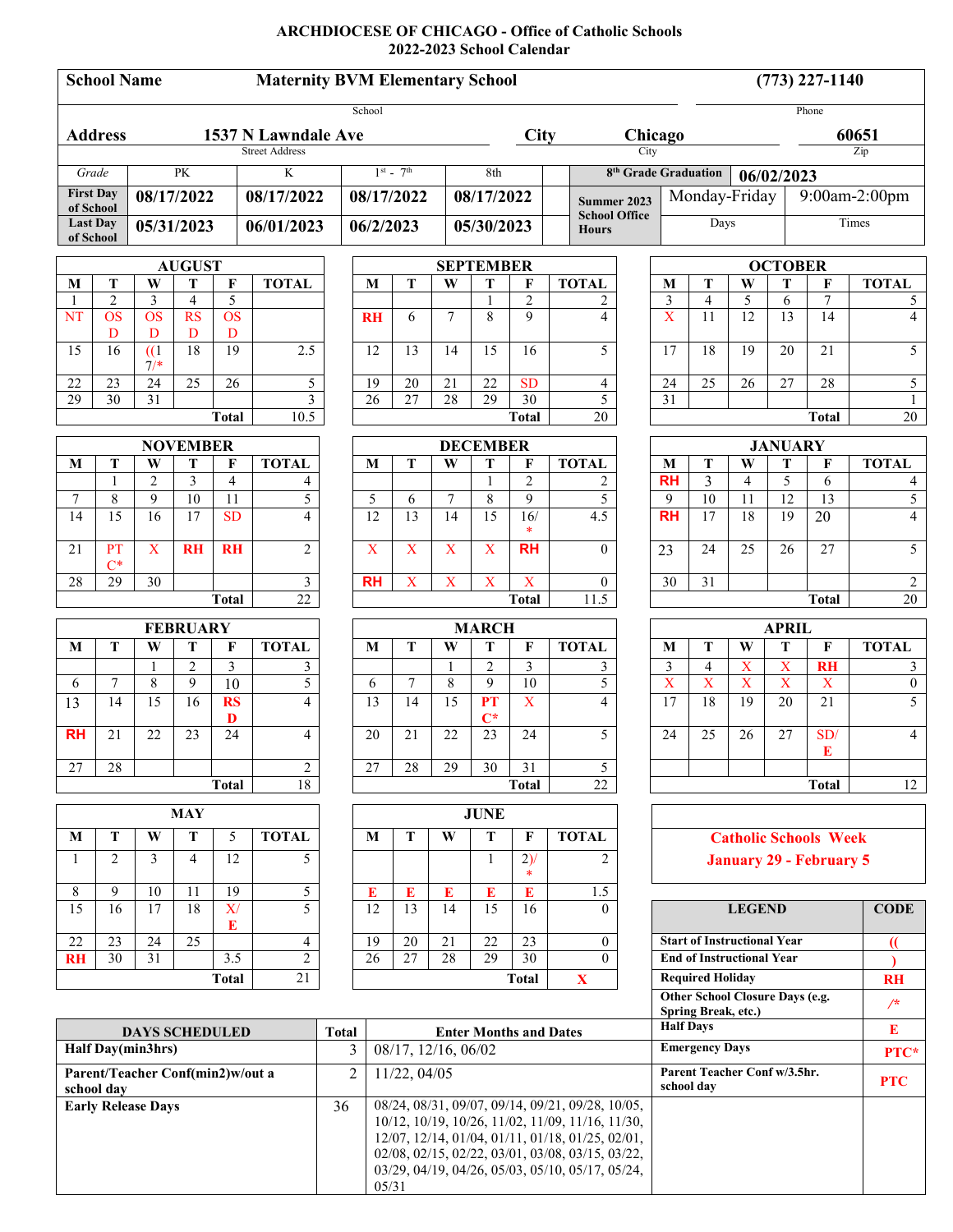\*Time and Dates Subject to Change \*\*Blue Highlighted Event are Service Hour Opportunities \*\*\*Yellow Highlighted Events are Fundraising Opportunities

## **August**

**8.12- Preschool, Kindergarten, and Jr. High Orientation (time TBD) 8.15- Supply Drop-off 9AM-2PM 8.17- First Day of School 7:45-12PM 8.18- First Full Day of School 7:45AM-3:15PM**

**\*Reminder every Wednesday is 2:15PM Dismissal** \*School Spirt Fundraiser Begins

#### **September**

**9.5- Labor Day No School 9.22-Progress Report Cards 9.23- Staff Development No School 9.28- Whole School Picture Day \*Taffy Apple Fundraiser**

**October**

**10.1- Fall Fest 12 PM-4PM 10.10- Columbus Day No School 10.28- Halloween Dance 5PM-9PM 10.31-Halloween \*Krispy Kreme Fundraiser**

## **November**

**11.18 Staff Development No School 11.11-End of Trimester 1 11.22 Parent Teacher Conference No School 11.23-11.25- Thanksgiving Break**

#### **December**

**12.14-Christmas Concert 12.16-12 PM Dismissal 12.19-1.2 Christmas Break**

#### **January**

**1.2-No School 1.16- MLK Jr. Day No School 1.25- 8th Grade and K Graduation Photos 1.27-Progress Report Cards 1.29-2.5 Catholic Schools Week 1.29-2.5 Scholastic Book Fair**

#### **February**

**2.14- Valentine's Day 2.17- No School 2.20- No School President Day**

**\*Krispy Kreme Doughnuts Fundraiser \*Five Essentials Survey Service Hour Opportunity March**

**3.3-End of Trimester 2 3.16 Parent Teacher Conference No School 3.17 No School**